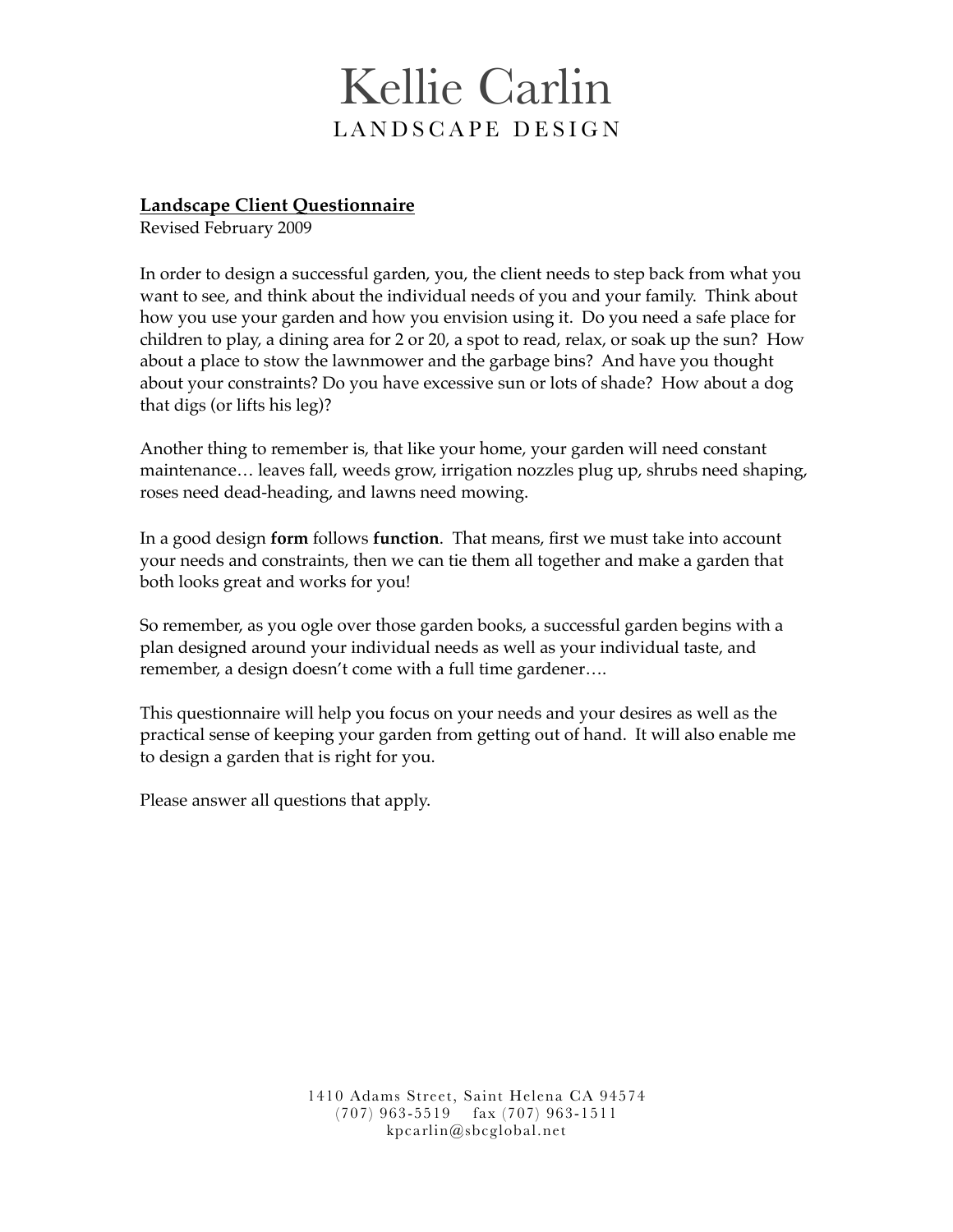Date

Client name

Address

Practical considerations:

Garden will serve \_\_\_\_\_\_ # adults, \_\_\_\_\_\_ # children, ages \_\_\_\_\_\_\_\_\_\_\_\_\_\_\_\_\_\_\_\_\_

pets \_\_\_\_\_\_\_\_\_\_\_\_\_\_\_\_\_\_\_\_\_\_\_\_\_\_\_\_\_\_\_\_\_\_\_\_\_\_ # and type

Existing Conditions:

What do you like most about your garden?

What do you like least?

What single most important thing would you change?

Checklist:

Water source (city vs. well)

Existing landscaping to remain (plants, paving, fencing, irrigation, etc.)

Any home remodeling changes planned?

Does a neighbor have any changes planned that might affect you?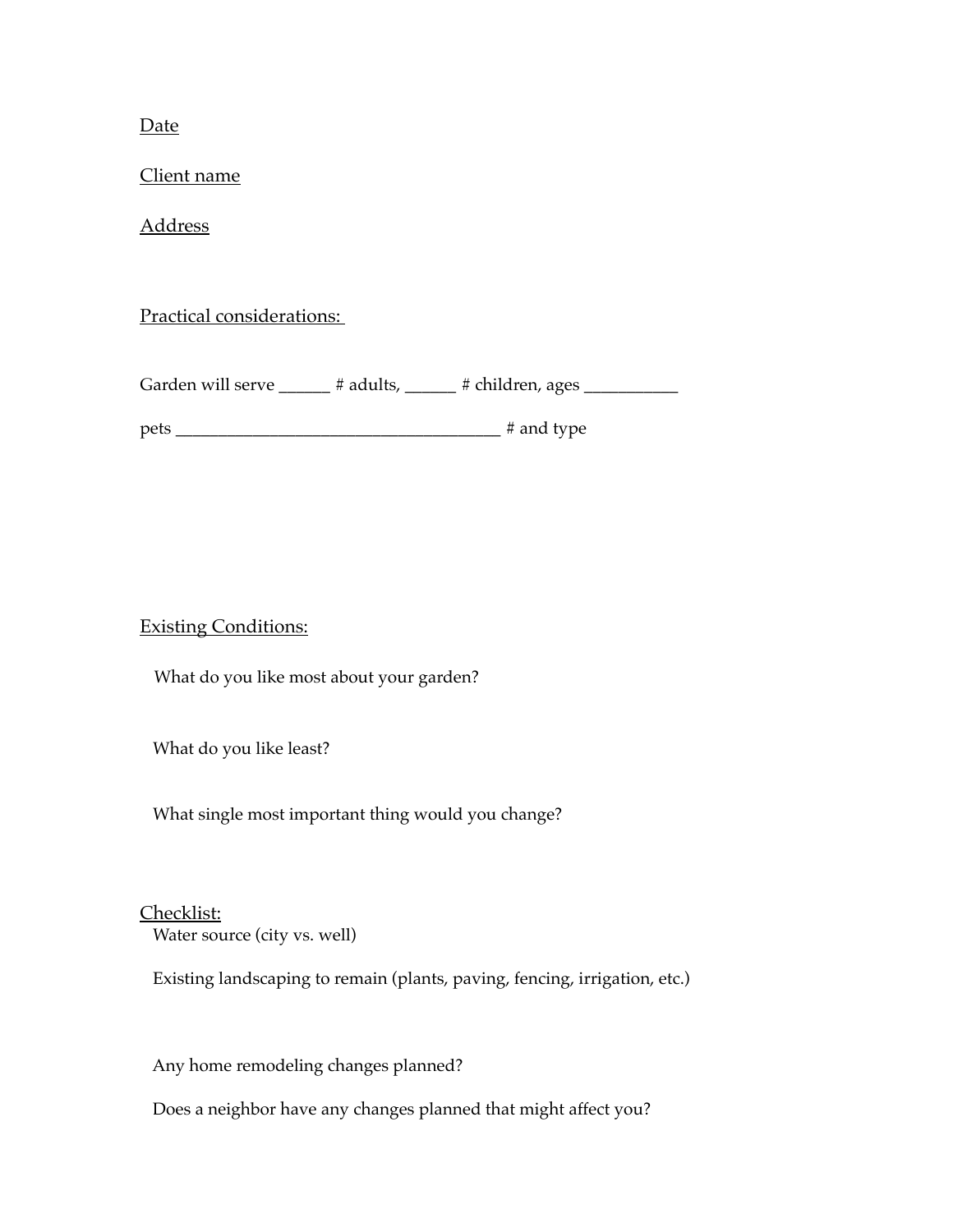How long do you intend to stay in your home?

When do you intend to use your garden (evenings, weekends, summer, fall)?

Do you have any noise issues?

Privacy issues?

Security issues?

Water issues?

Erosion or drainage issues?

Pest problems (deer, gophers, neighbor's dog)?

Allergy issues?

Any known problem soil conditions (rocky, sandy, clay, disease)?

Wind, frost, excessive shade or sun?

Underground utilities, septic, leach lines?

Do you have a desired completion date (e.g. the infamous June wedding)?

### New Landscaping:

 Functional elements: What type of activities do you do (or want to do) in your garden?

- 1- Entertainment Dining for \_\_\_\_\_\_\_\_\_# of persons Daytime\_\_\_\_\_\_\_ or Evening\_\_\_\_\_\_ Frequency \_\_\_\_\_\_\_\_\_\_\_\_\_\_\_\_\_
- 2- Recreational activities (play areas for children, bocce ball, pool, spa)
- 3- Other activities (reading, relaxing, gardening, bird-watching)
- 4- Vehicular or pedestrian access considerations (walking paths, wheelchair, etc.)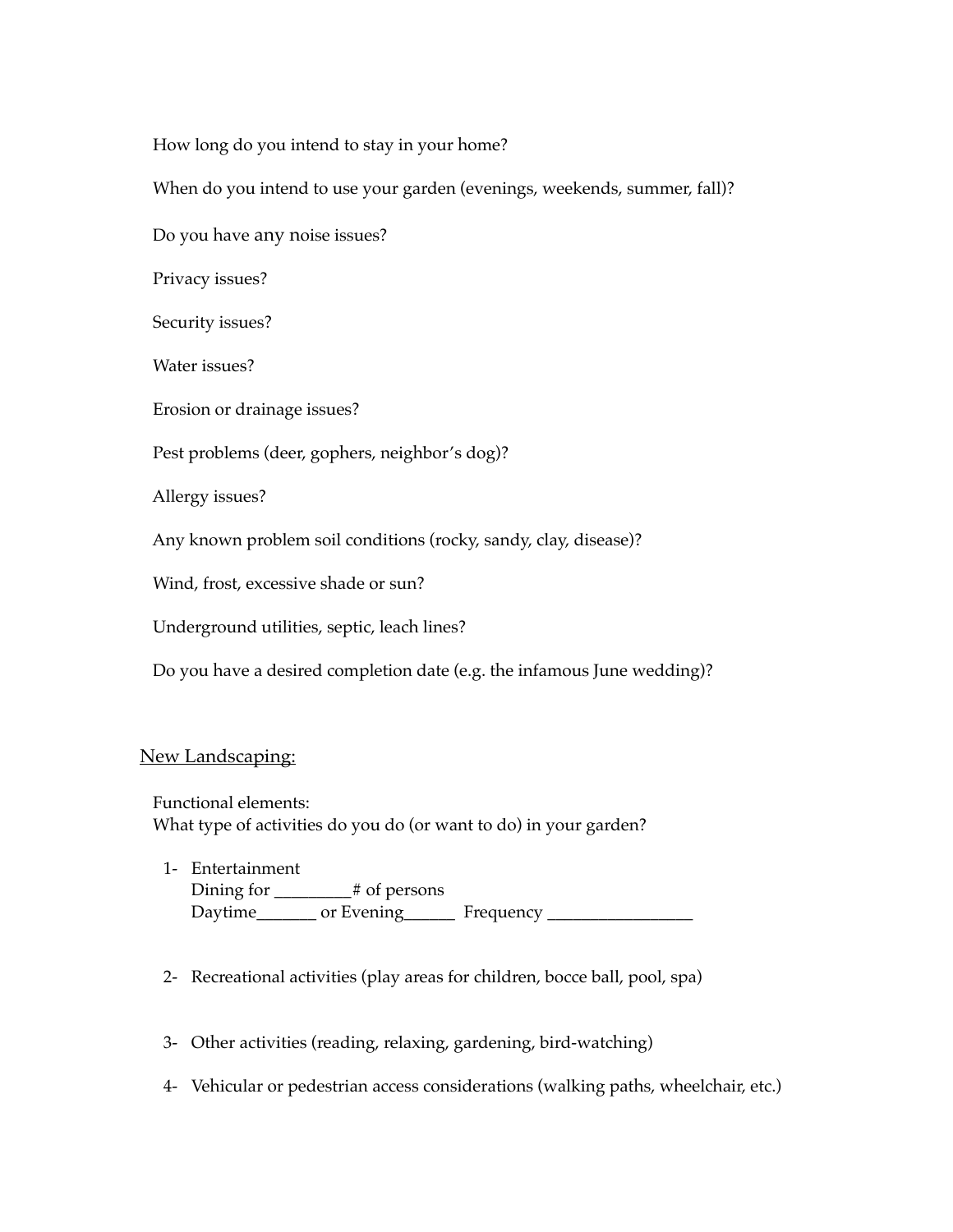What other elements would you like to incorporate?

- 5- Specialty gardens (e.g. vegetables, herbs, fruit orchard, rose or cutting garden, woodland garden)
- 6- Patio, deck, pathways, or other paved areas (any paving preferences as well)
- 7- Lawn area
- 8- Structures (pergola, fencing, arbor, gazebo, sculpture)
- 9- Lighting
- 10- Water feature
- 11- Outdoor kitchen, barbecue, fire pit

12- Utility areas (garbage bins, firewood, tool shed, pet run, potting shed, greenhouse, composting, extra parking)

Garden installation: Do you plan to hire a licensed Landscape Contractor? Or are you planning on installing the garden yourself?

Maintenance: How will the garden be maintained? By homeowner\_\_\_ By professional gardener\_\_\_ By maintenance co. \_ Number of hours per week acceptable

Design Themes: How would you like your garden to look? Please circle one or more of the following:

 **Country**—colorful, mixed borders, perennials, informal layout with winding rustic paths

 **Asian**—simple; mixed shrubs and groundcover, serene, shady, lots of green, perhaps a pond or other water feature, slate or bluestone paving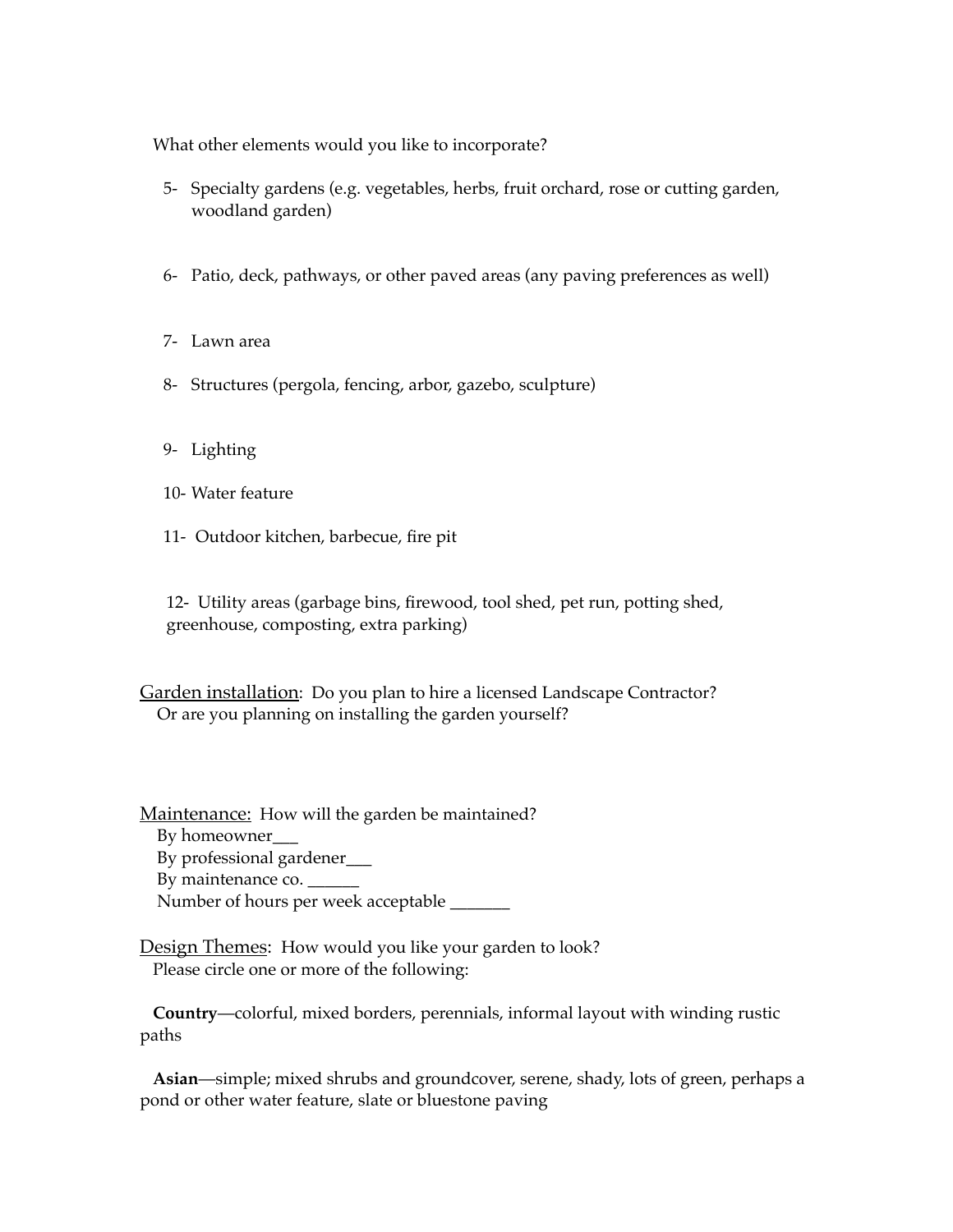**Formal**—symmetrical, clipped hedges, lawns, pergolas, paths, fountains

 **Contemporary**—architectural foliage, strong color contrasts, mass plantings

 **California native**—Mainly California native plants, gravel or mulch paths, natural/ wild

 **Mediterranean**—drought tolerant plantings… grasses, lavender, rockroses, olive trees, rosemary, flagstone/limestone/gravel or decomposed granite paving, stone or stucco walls

Design Mood: How would you like your garden to feel? Circle all that apply:

| Private         | Serene/Calming         | Relaxing        |
|-----------------|------------------------|-----------------|
| Casual/Informal | Fragrant               | Verdant/Lush    |
| Formal          | Symmetrical            | <b>Bold</b>     |
| Fun/Whimsical   | Spiritual              | <b>Tropical</b> |
| Woodland        | Asian/Oriental         | <b>Rustic</b>   |
| Comfortable     | Open/Expansive         | Sheltered       |
| Exotic          | <b>Flowing/Grasses</b> | Practical       |
| Cool            | Warm                   | Natural/Wild    |

Plant preferences: Please list any plants that you must have in your garden:

And those that you would rather not see in your garden:

What flower colors are you fond of?

Or do you particularly dislike?